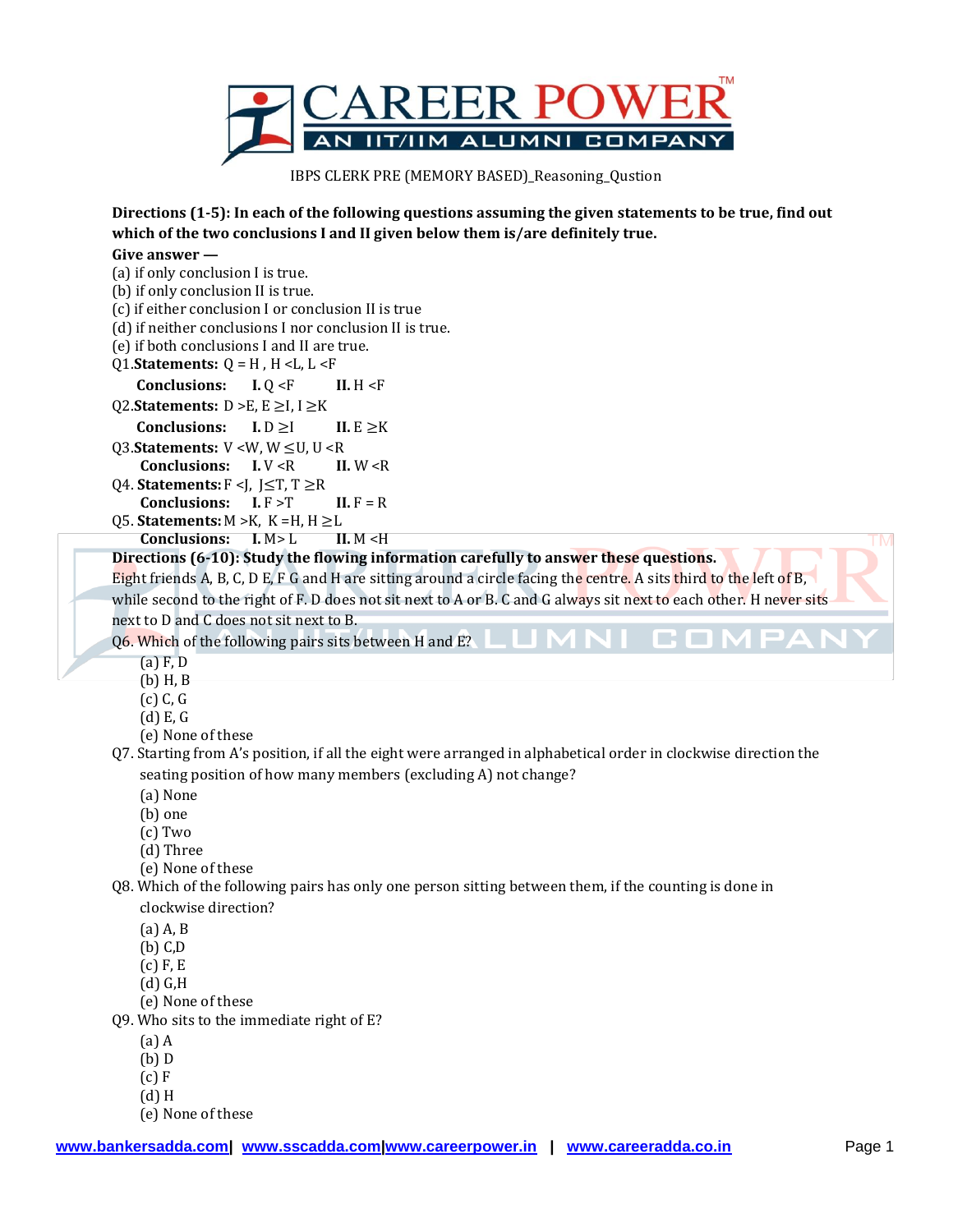Q10. What is the position of B with respect to C?

- (a) Second to the left
- (b) Third to the right
- (c) Third to the left
- (d) Can't be determined
- (e) None of these

**Directions (11-15): To answer these questions study carefully the following arrangement of symbols, digits and letters.**

 $W$ % 9 3 G 6 H # 7 K \$ L 2  $\star$  B M J © 4 5 E 8 @ Z

Q11.If all the numbers are deleted from the above arrangement then which of the following will be seventh to the left of sixth from the right?

(a) H

(b) J

(c) M

 $(d)$  \$

(e) None of these

Q12.How many such numbers are there in the above arrangement each of which is immediately preceded by a symbol?

- (a) One
- (b) Two
- (c) Three
- (d) Four

(e) None of these

Q13.'9W' is to 'GH#' and '\$7' is to '2BM' in the same way as '4J' is to \_\_\_\_\_\_ in the arrangement.

- (a) E@8
- (b) 58®
- (c) B2L
- (d) 58Z (e) None of these

Q14.How many such symbols are there in the above arrangement each of which is immediately followed by a letter?

C. O

- (a) None
- (b) One
- (c) Two
- (d) Three
- (e) None of these

Q15.If all the symbols are deleted from the above arrangement then which of the following will be the fourth to the left of twelfth from the right?

- (a) 9
- (b) 3
- (c) W
- (d) M
- (e) None of these

**Directions (16-20):** Study the following information carefully and answer the question given below-Eight people are sitting in two parallel rows containing four people each, in such a way that there is an equal distance between adjacent persons. In row 1-A, B, C and D are seated and all of them are facing south. In row 2- P, Q, R and S are seated and all of them are facing north. Therefore in the given seating arrangement each member seated in a row faces another member of the other row. R sits second to the left of person who faces A. S is an immediate neighbor of R. Only one person sits between A and D. One of the immediate neighbours of C faces Q. B does not sit at any of the extreme end of the line.

Q16.Who amongst the following sits second to the right of person who faces P?

ГM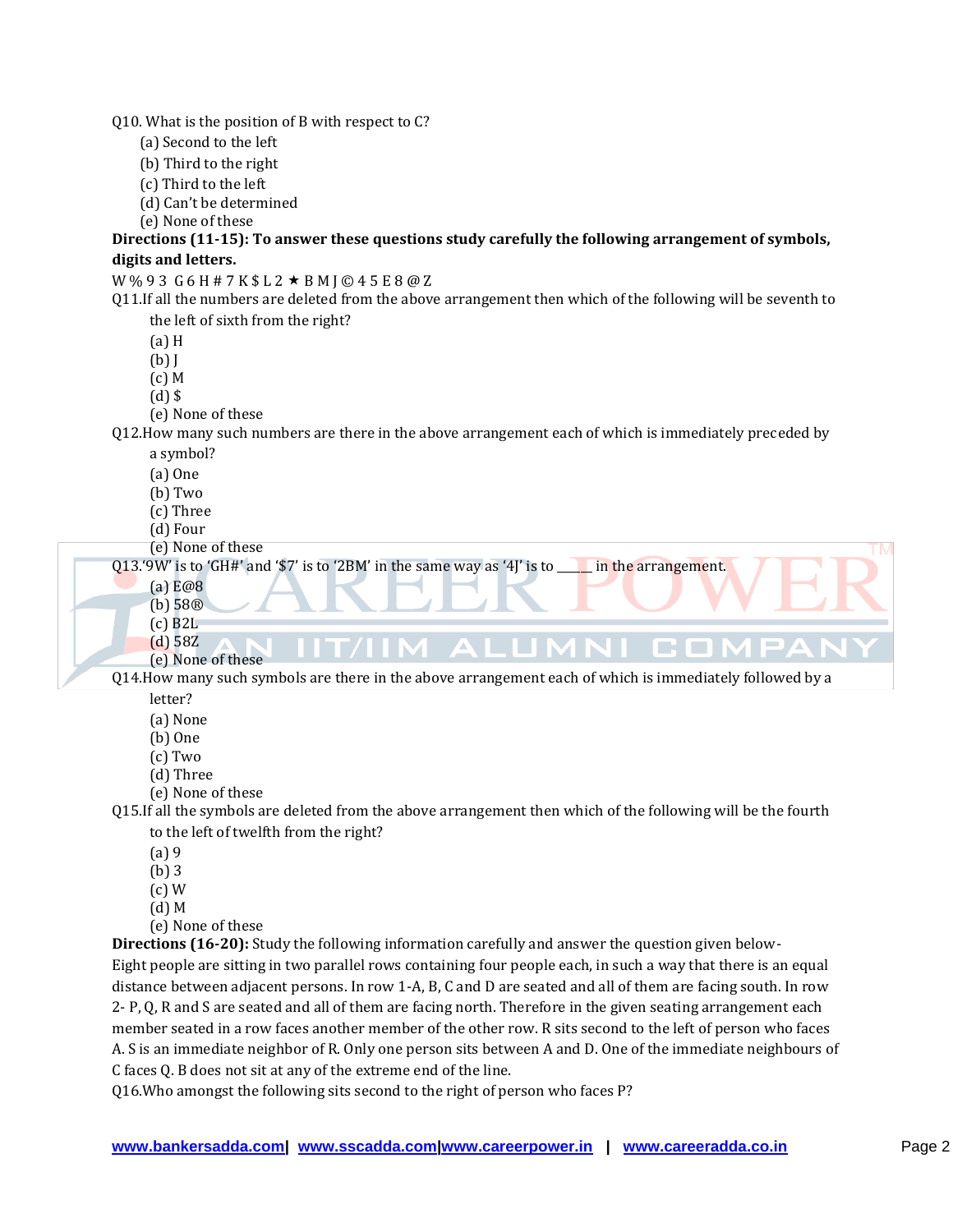(a) A

 $(h)$  B

 $(c)$  C (d) D

(e) Can't be determined

Q17.Four of the following five are alike in certain way and thus formed a group. Which is the one that does not belong to that group?

(a) C

(b) R

(c) Q

- (d) P
- (e) D

Q18.Which of the following is true regarding C?

(a) C sits second to the right of D

(b) A sits to the immediate right of C

(c) S faces C

(d) D is an immediate neighbor of C

(e) The person who faces C is an immediate neighbor of R

Q19.Who amongst the following faces R?

- (a) A
- (b) B
- $(c)$  $C$
- (d) D

(e) Can't be determined

Q20.Who amongst the following faces B?

- $(a)P$
- (b) Q  $(c)$  R (d) S

(e) Can't be determined **Directions (21-25):** These questions are based on five words given below:

## **THE MOD CPU RAM SHE**

(Note: The words formed after performing the given operations may or may not be a meaningful English word.)

LUMNI CO

Q21. If the second alphabet in each of the word is changed to the previous alphabet in English alphabetical order, how many words thus formed have more than one vowel?

- (a) None
- (b) One
- (c) Two
- (d) Three
- (e) None of the above
- Q22. If in each of the words, all the alphabets are arranged in English alphabetical order within the word, how many words will begin with a vowel?
	- (a) One
	- (b) Two

(c) Three

(d) Four

(e) None of the above

Q23. How many letters are there in the English alphabetical series between the third letter of the second word from the left and second letter of the second word from the right?

- (a) One
- (b) Two
- (c) Three

**TM**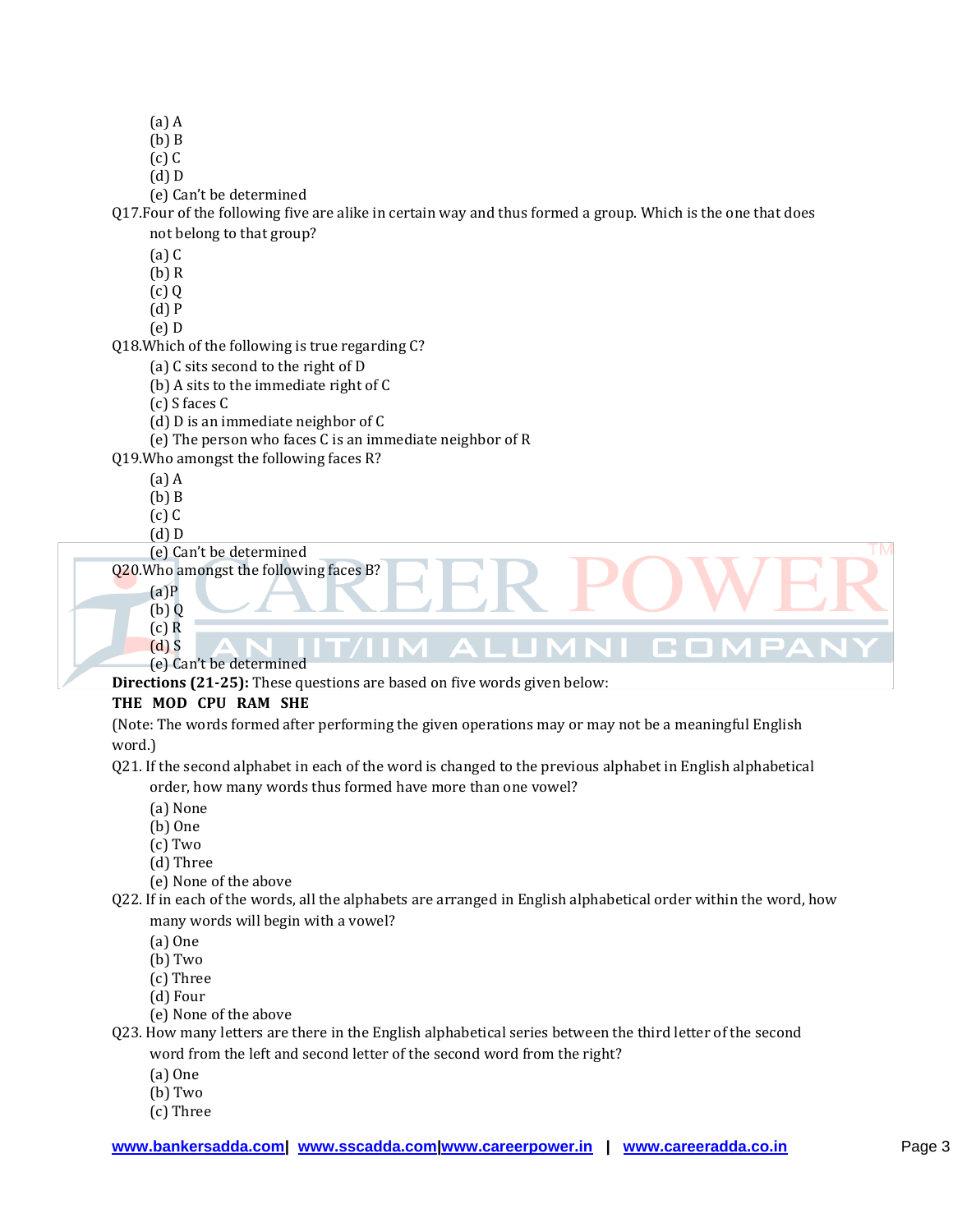(d) Four

(e) None of the above

Q24. If the given words are arranged in the order as they would appear in the English dictionary from left to right, which of the following will be the fourth from the left?

(a) RAM

(b) SHE

(c) CPU

(d) MOD

(e) THE

Q25. If in each of the given words, each of the consonants is changed to the previous letter and each vowel is changed to the next letter in English alphabetical series, in how many words thus formed will there be no vowel?

(a) One

(b) Two

(c) Three

(d) Four

(e) None of the above

**Directions (26-30):** Study the following information and answer the questions that follow.

Eight people E, F, G, H, L, M, N, O are sitting in a straight line facing North. H is sitting second to the right of N and L is sitting fourth to the right of H. M is sitting to the right of F. Number of persons can sit between G and L is same as the number of persons are sitting between O and F. O is sitting to the immediate left of G who is not an immediate neighbor of L. F is not an immediate neighbor of N.

Q26. If all the given alphabets are arranged in ascending order from left to right, positions of how many of

them will remain unchanged? (a) None

- (b) One
- (c) Two
- (d) Three

(e) More than three

Q27. Which amongst the following two are sitting at the corners?

(a) N,M

(b) E,L

- (c) O,E
- (d) None of these
- (e) Cannot be determined

Q28. Based on the given arrangement, E is related to O and H is related to G in a same way as O is related to ?

MNI

n.  $\mathcal{L}_{\mathcal{A}}$ 

(a) M

(b) F

(c) L

- (d) E
- (e) None of these

Q29. How many persons are sitting between E and M?

(a) One

(b) Two

(c) Three

(d) Four

(e) More than four

Q30. Who is sitting third to the left of H?

(a) E

(b) N

- (c) No one, as only two persons are sitting to the left of H.
- (d) L
- (e) None of these

**TM**